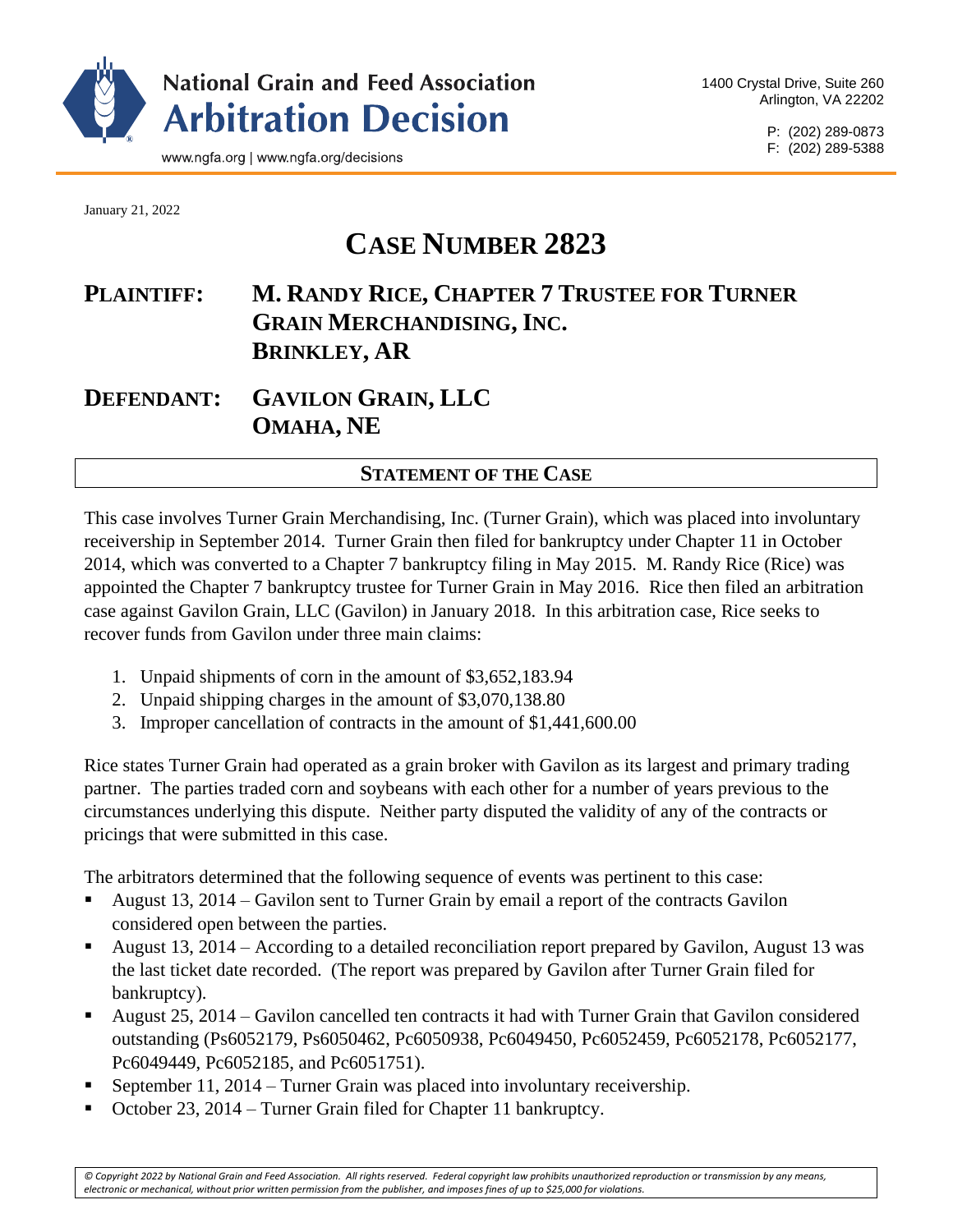- October 24, 2014 Gavilon prepared the detailed reconciliation report that itemized the grain contracts under which Turner Grain had delivered.
- May 15, 2015 Turner Grain's case was converted to a Chapter 7 bankruptcy.
- May  $2016$  Rice was appointed as Trustee.
- October 21, 2016 Rice filed a lawsuit against Gavilon in bankruptcy court in Little Rock, AR.
- August 22, 2017 the bankruptcy court stayed the lawsuit and ordered it to NGFA Arbitration.
- **•** September 21, 2017 Rice filed for arbitration with NGFA against Gavilon.

Rice presented numerous claims against Gavilon in the arbitration complaint. Rice claims the severe financial distress, which Turner Grain faced, was caused by its extensive and ongoing trading relationship with Gavilon.

With respect to the claims for unpaid shipments of corn from the summer of 2014, Rice argues the reconciliation reports prepared by Gavilon are inaccurate, incomplete and self-serving. Rice claims Turner Grain made deliveries after August 13, 2014 (the last recorded date on Gavilon's reconciliations). Rice also argues Gavilon knowingly failed to report hundreds of transactions in the reconciliation reports. According to Rice, Turner Grain has documentation for approximately 350 loads, which were not included in Gavilons reconciliation reports nor paid for by Gavilon. Rice also argues Turner Grain was owed money for loads "Applied in Error."

With respect to the claims for unpaid shipping charges, Rice states that pursuant to the terms of the contracts, Gavilon could designate alternative delivery locations, but if the change was solely for Gavilon's own benefit and convenience, Gavilon owed Turner Grain the increased shipping costs. In prior dealings between the parties when Gavilon would designate alternative delivery locations, Turner Grain would invoice Gavilon for the additional shipping charges and Gavilon would pay them. Rice claims that during Turner Grain's financial distress, it did not issue invoices but it did make good faith attempts to collect the outstanding amounts from Gavilon to which Gavilon responded it would need to stop all payments for an undertermined period to calculate the outstanding amounts owed. Rice states Turner Grain relied on payments from Gavilon to stay in business so Turner Grain could not risk Gavilon ceasing payments to calculate the outstanding amounts for additional shipping charges.

With respect to the claims for improper contract cancellations, Rice states Gavilon stopped doing business with Turner Grain in late August 2014, which was two weeks before Turner Grain was forced into involuntary receivership. Rice claims Gavilon cancelled the contracts because they were priced much higher than spot market prices. According to Rice, Gavilon stated it cancelled the contracts due to Turner Grain's failure to deliver the grain within the specified timeframe. Rice argues six of the ten contracts cancelled had delivery periods that had not passed. Rice further argues the other four contracts were breached by Gavilon, not Turner Grain. Rice also claims Turner Grain purchased grain from farmers to fulfill its contractual obligations with Gavilon, but Gavilon would not accept the shipments. Rice further argues Gavilon did not follow NGFA Grain Trade Rule 28(B)(2) as it sold out the contracts for its own benefit rather than applying due diligence. According to Rice, under NGFA Grain Trade Rule 28(C), Gavilon could only cancel four of the ten contracts as six contracts still had an open delivery period. Rice claims cancellation of the contracts resulted in a net gain for Gavilon since spot market prices were lower, and Gavilon consequently owed Turner Grain the resulting difference in price.

Gavilon denies each of Rice's claims and asserts that Rice has provided no proof to support its claims. Instead, according to Gavilon, Rice has falsely reconstructed and mischaracterized an analysis of Gavilon's grain purchases from Turner Grain. Gavilon claims it informed Turner Grain it could not pay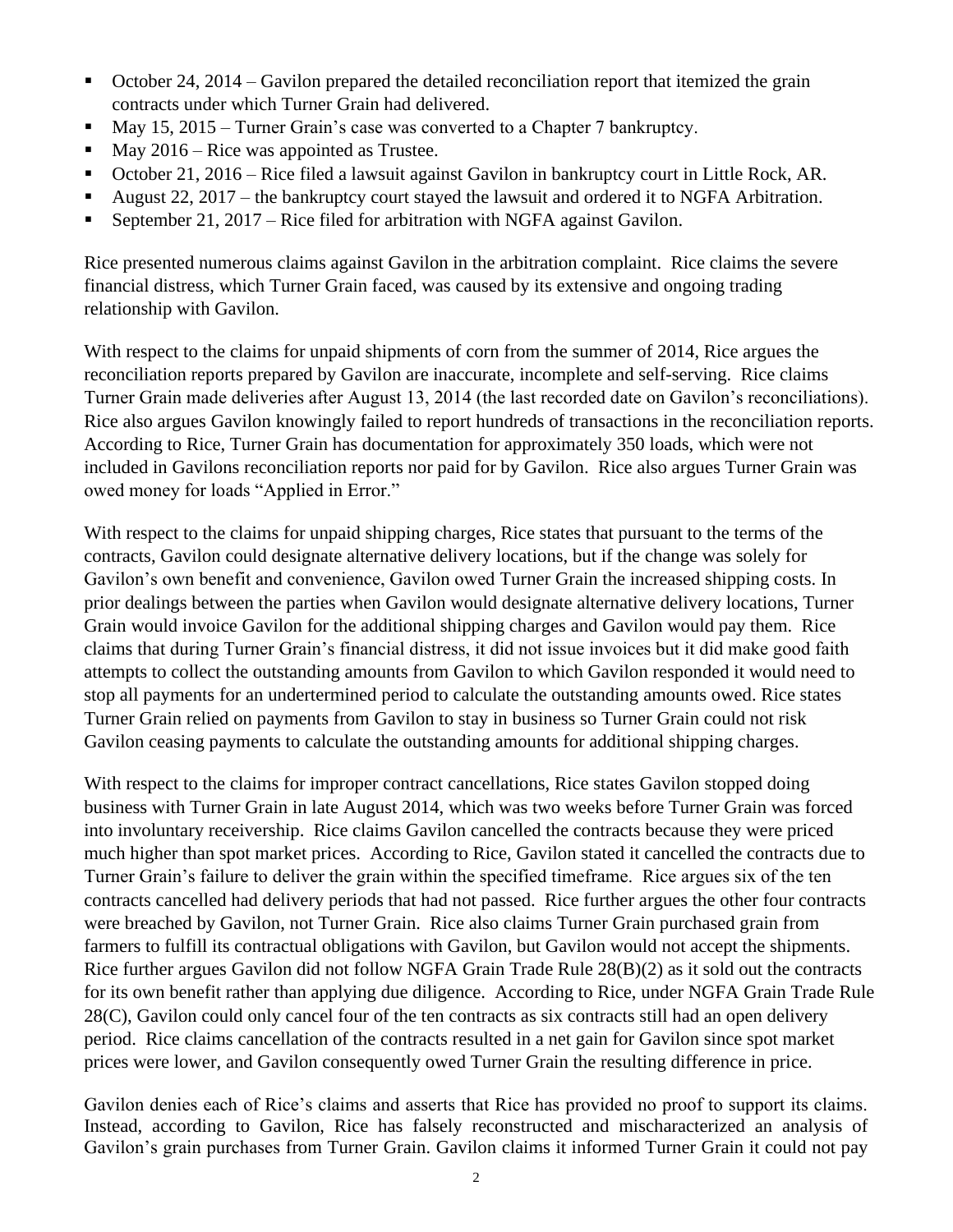for additional shipping charges due to changes in destination without proper documentation, which Turner Grain never provided. Gavilon also argues it had the right under the contracts to cancel these agreements should Turner Grain become insolvent or breach or fail to perform on any of the contracts. In its written submissions in this matter, Gavilon provided extensive and detailed arguments asserting that Rice failed to meet its burden of proof in this case.

#### **THE DECISION**

It is noted that Rice claims he was severly limited in his ability to prove his case because he did not have access to records, and that Rice's case was largely based upon records provided by Gavilon.

With respect to claims that Turner Grain's financial distress was the result of its ongoing business relationship with Gavilon, the arbitrators disagree. Turner Grain's dire financial situation and eventual bankruptcy was due to poor accounting and contract management, shoddy recordkeeping and lack of financial reporting and controls. To place the blame upon Gavilon for Turner Grain's poor financial condition is without merit. If Turner Grain perceived it was disadvantaged by its business relationship with Gavilon, it could have chosen to do business with other grain firms.

With respect to how the parties' positions were presented in this case, both Rice and Gavilon were neglectful in how they provided documentation to support their arguments. A vast amount of documents were simply *dumped* by the parties in their presentation of this case. Due to the volume and format in which these documents were produced, it was difficult and burdensome to assess and follow how these materials related to the issues presented in this case. For example, it was necessary for this arbitration committee to painstakingly review thousands of scale tickets in an effort to match them through multiple exhibits produced related to the contracts between the parties, and continuously missing was documentation on at least one component needed to demonstrate how the process occurred from contracting through settlement.

This arbitration committee concludes as follows with respect to the three main claims for damages:

## **Unpaid corn shipments**

Rice argues the last delivery date for which Gavilon paid Turner Grain was August 13, 2014, and "numerous shipments continued to be made from Turner Grain's (farmer) customers to Gavilon's customers from and after this date." Although Rice provided scale tickets in support of his claim, there was no supporting documentation to show the loads were applied to Gavilon's contracts other than one truckload that referenced both Gavilon and Turner Grain. This one truckload was paid for by Gavilon and included on the reconciliation report. Further, the scale tickets from destination that Rice provided only referenced Gavilon and there could be situations where Turner Grain delivered grain for the account of another party that had the grain sold to Gavilon as well as bought from Turner Grain ("string trade"). Therefore, this claim is not supported by the evidence presented in this case.

There were loads that Gavilon paid to Turner Grain and then reversed payment when it was discovered that Gavilon should have paid another vendor. The note in a reconciliation report – "Paid to Turner in error" does not indicate that Turner Grain was not getting paid; rather, it would indicate Turner Grain had been paid in error for grain that was not Turner Grain's. This practice of reversing a previous payment for this reason is not unusual. The payment reversals assessed by Gavilon presented in this case for grain paid to Turner Grain in error do not present an issue because Gavilon documented the tickets being reversed. Plus, the committee noted there were several instances where Gavilon advanced funds to Turner Grain as a prepayment against contracted grain to be delivered which Rice does not seem to take into account. However, charges assessed against Turner Grain with the notation "Paid to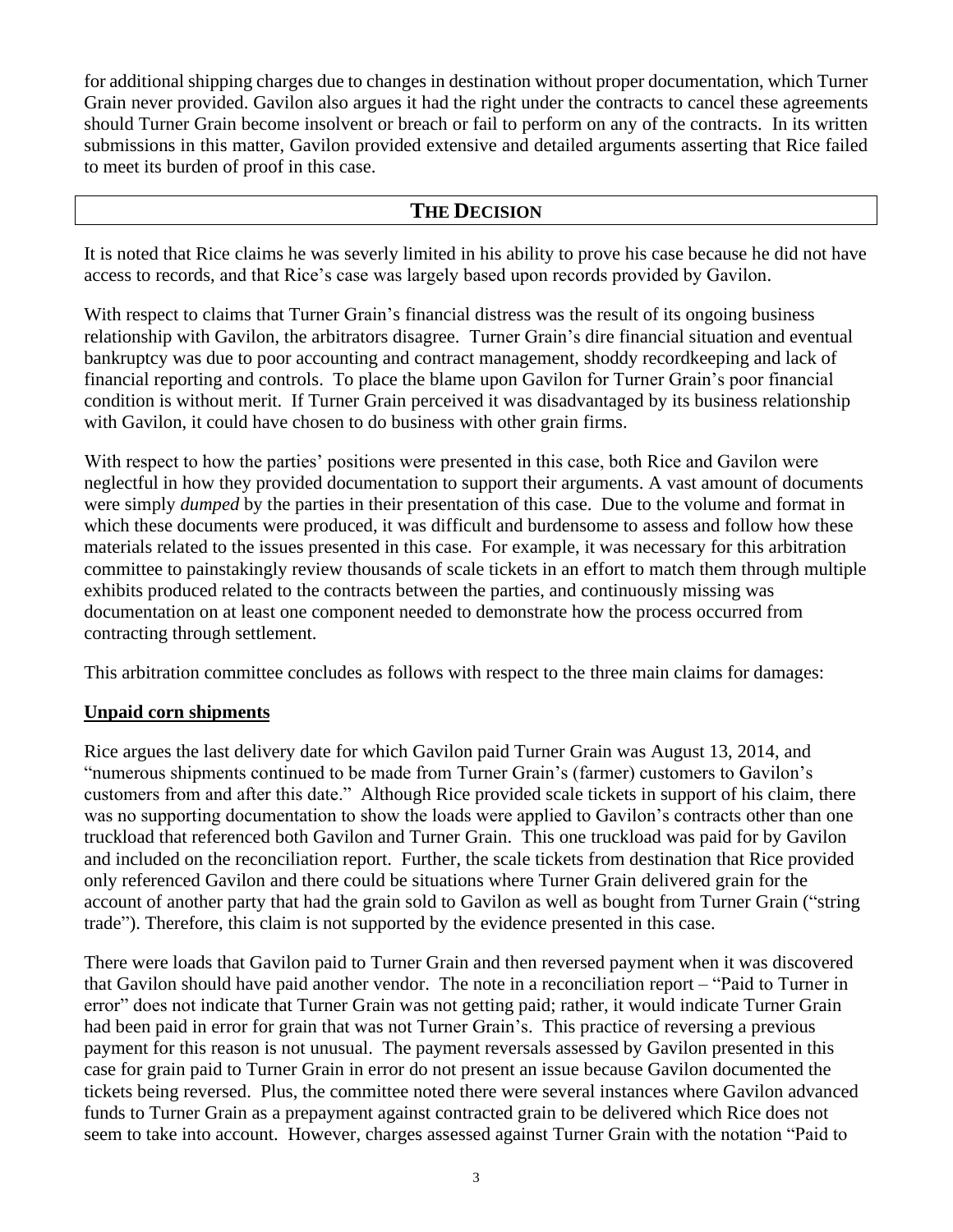Turner in error" with no supporting documentation provided to show a reason why it was paid in error are disallowed and not deducted from any amounts due to Turner Grain (See attached Addendeum – Section B).

The detailed reconciliation report identified the contracts with open balances. The documentation related to the contracts indicates the original contracted bushels and the number of bushels settled from the reconciliation report. The underfill of the contracts, with no documentation provided in this case to show the contracts were cancelled, indicates the contracts would still have been open as of August 25, 2014. Gavilon failed to follow the NGFA Grain Trade Rules when settling these contracts in fulfillment of its obligations, and Gavilon failed to supply documentation for pricing and cancelling contract balances. Therefore, this committee considers all contracts with balances as still open and to calculate gain or loss on the open contracts, this committee has assigned to those bushels a value as of August 26, 2014, applicable to the respective delivery location. These contracts and the related calculations are detailed in Section C of the addendum attached to this decision.

#### **Unpaid shipping charges**

Each of the contracts between Turner Grain and Gavilon contain the following provision (or a virtually identical provision, which is indistinguishable for all relevant purposes):

Buyer has the right to designate any reasonable alternate delivery point if necessary to expedite or facilitate Seller's performance of this Contract but shall have no obligation to do so. Increased shipping charges under this provision shall be for Seller's account and reductions in shipping charges for Buyer's account; provided, however, that if the designated alternate delivery points are solely for Buyer's convenience, increased shipping charges shall be for Buyer's account.

Both Rice and Gavilon agreed the past business practice between Turner Grain and Gavilon when Gavilon requested an alternative delivery location for its convenience was that Turner Grain documented and invoiced Gavilon for the additional freight, and then Gavilon paid the invoice as it was responsible for the additional freight pursuant to the contract terms.

Rice submitted documention in this case of emails between the parties discussing an alternative delivery location as evidence that Gavilon switched the location and owed freight charges. However, an email from Gavilon requesting a location change does not prove that Turner Grain ultimately in fact switched delivery locations nor does it address the freight differences between locations. With respect to the unpaid shipping charges claimed in this case, Turner Grain failed to perform the necessary invoicing to Gavilon for any quantities diverted and additional freight incurred. Therefore, Rice's claims for unpaid shipping charges are unsupported and denied.

## **Improper cancellation of contracts**

With reference to NGFA Grain Trade Rule 3(B) [Confirmation of Contracts], since there was no evidence presented in this case of Turner Grain issuing contract confirmations, the contracts initially issued by Gavilon were binding upon both parties.

The Terms and Conditions stated on the back of the contracts stated "(a) a reasonable belief by Buyer that Seller is insolvent (Buyer's termination pursuant to this provision is valid if Buyer holds a reasonable belief regardless of whether that belief turns out to be correct)." However, in Gavilon's letter of August 25, 2014, Gavilon stated its reason for cancelling ten of the contracts between the parties was "failure to deliver the grain within the specified time frame indicated on the Purchase Contracts." These ten contracts are as follows: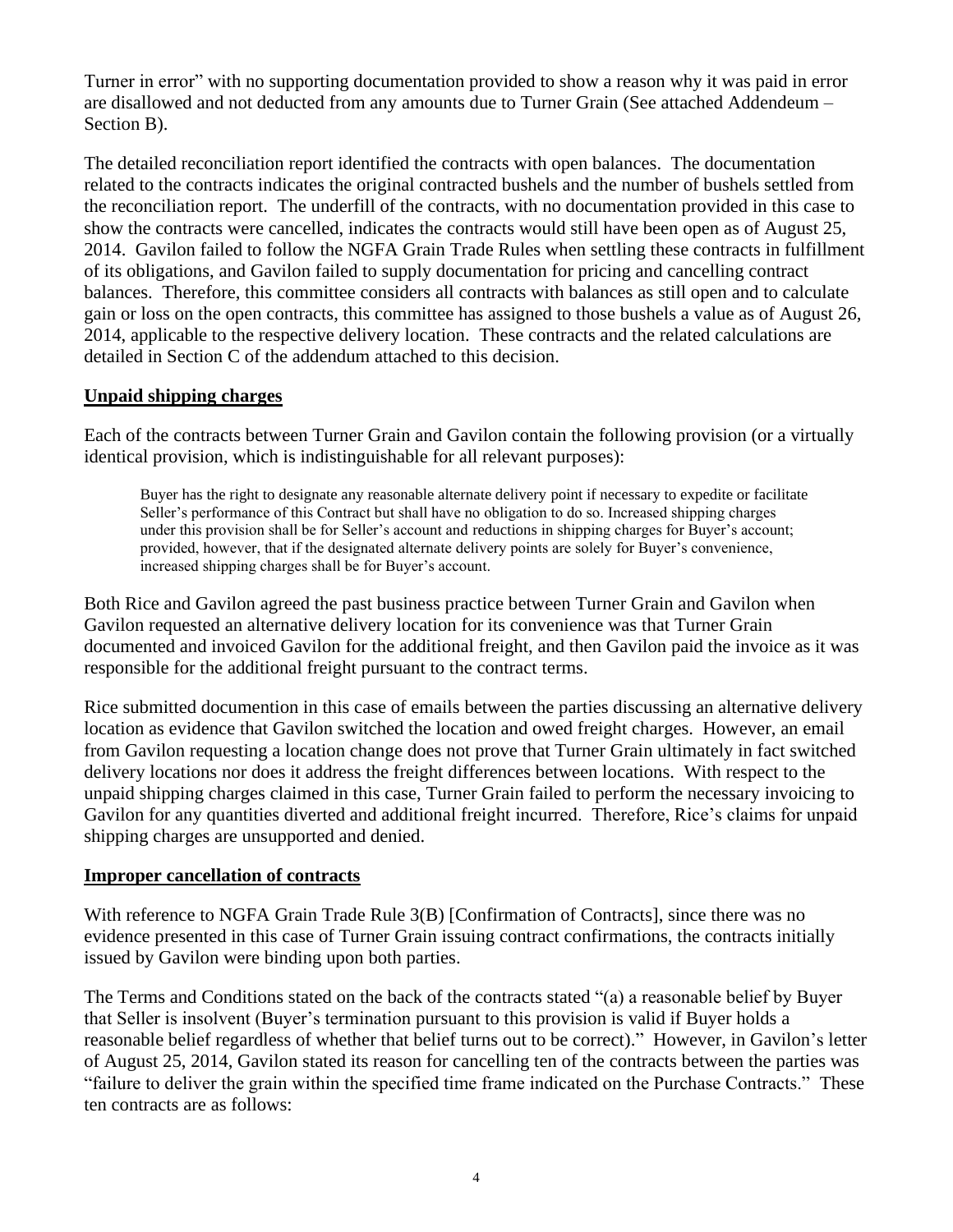| Contract# | <b>Commodity</b> | <b>Delivery Period</b> |
|-----------|------------------|------------------------|
| 6052179   | Soybeans         | Oct/Nov 14             |
| 6050462   | Soybeans         | Oct/Nov 14             |
| 6050938   | Corn             | Apr/May 14             |
| 6049450   | Corn             | Jul 14                 |
| 6052459   | Corn             | Jul 14                 |
| 6052178   | Corn             | Jan/Feb/Mar 15         |
| 6052177   | Corn             | Oct/Nov/Dec 14         |
| 6049449   | Corn             | <b>Jun 14</b>          |
| 6052185   | Corn             | Dec 14                 |
| 6051751   | Corn             | Aug $14$               |

With respect to the two soybeans contracts, the parties provided no documentation or other information upon which the arbitrators could determine whether these were in dispute or any gain or loss occurred. Six of the ten contracts were for future delivery, and when Gavilon cancelled the ten contracts on August 25, 2014, it provided no documentation as to the valuation it used to calculate gain or loss. Rice stated he established a value for the contract wash using data from the *USDA Market News* website, however Rice provided no documentation of basis, underlying futures price or freight basing point to support the \$3.81 value. This arbitration committee relied upon the *USDA Market News* to determine basis values in its calculation of damages on the cancelled contracts in accordance with Grain Trade Rule 28. The *USDA Market News* listed the basis for Pine Bluff on August 26, 2014, at -\$0.23 CU14 and CU14 closed at \$3.56 on August 26, 2014. Thus, the arbitrators calculated a \$3.33 spot market price for Pine Bluff on August 26, 2014.

Information on freight spreads were not provided by either party. The committee used the following spreads based upon comments included in various Gavilon Purchase Contracts that provided detailed freight spreads between different delivery locations:

Pine Bluff, Dewitt & Dumas @ -\$0.23 CU14 Brinkley & Newark @ -\$0.48 CU14 Danville, Sprada, Hope, Pottsville & Mer Rouge @ -\$0.03 CU14

Based upon these findings and calculations, Rice is owed \$5,938,180.21 and Gavilon is owed \$352,700.00. Therefore, the total amount due to Rice is \$5,585,480.21. (See attached addendum for further detail on these calculations).

## **THE AWARD**

The arbitrators award \$5,585,480.21 to M. Randy Rice, Chapter 7 Trustee for Turner Grain Merchandising Inc., from Gavilon Grain, LLC.

Decided: March 20, 2020

#### **SUBMITTED WITH THE UNANIMOUS CONSENT OF THE ARBITRATORS, WHOSE NAMES APPEAR BELOW:**

| <b>Lynn Krueger</b> , <i>Chair</i> | <b>Jay Mathews</b>             | Dean O'Harris                          |
|------------------------------------|--------------------------------|----------------------------------------|
| Senior Manager U.S. Purchasing,    | <b>Grain Marketing Manager</b> | <b>Trader and Business Development</b> |
| Commodities                        | Midwest Grain LLC              | Great Lakes Grain & Transportation LLC |
| Ingredion Incorporated             | Bloomington, IL                | Buckeye, AZ                            |
| Westchester, IL                    |                                |                                        |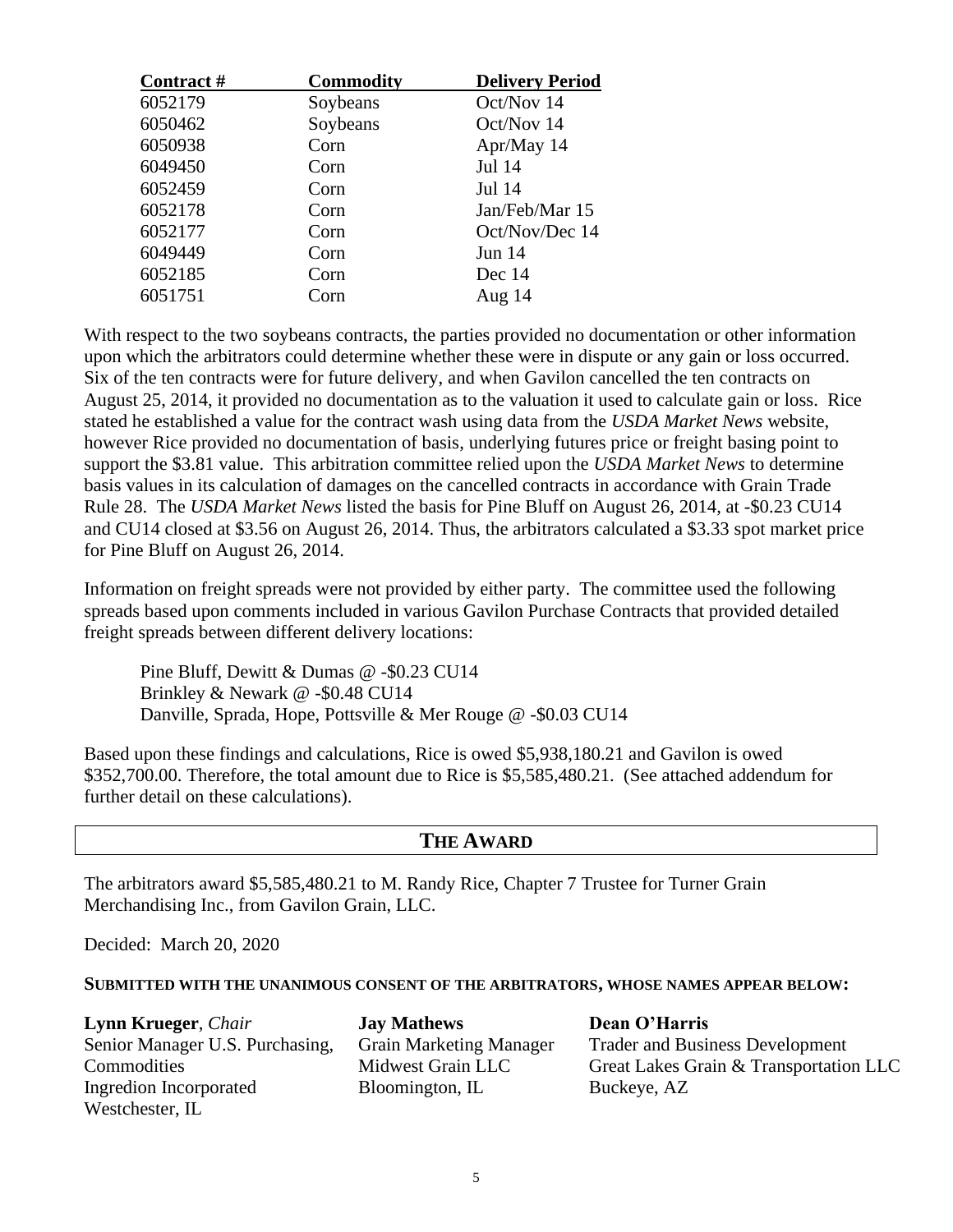#### NGFA Arbitration Case No. 2823 Addendum

#### Section A - Grain Payables

| Gavilon    |                       |                         |                        | Net Amount               |                                                                                                                |
|------------|-----------------------|-------------------------|------------------------|--------------------------|----------------------------------------------------------------------------------------------------------------|
| Contract   | <b>Contract Price</b> | Freight Basing Point    | <b>Bushels Settled</b> | Due (Gavilon)            | Notes:                                                                                                         |
| Number     | Listed                |                         |                        | Turner                   |                                                                                                                |
| 32399      | 5.7500                | DVLD Pine Bluff AR      | 149,450.71             | 37,714.88                |                                                                                                                |
| 6051750-01 | 4.8700                | FOB Brinkley, AR        | 59,153.93              | 124,298.04               |                                                                                                                |
| 6052468    | 5.1750                | FOB Dumas, AR           | 9,706.06               | $\overline{\phantom{a}}$ | Contract stated FOB Dumas, TX                                                                                  |
| 32400-01   | 5.9500                | DLVD Danville, AR       | 200,000.00             | 5,556.88                 |                                                                                                                |
| 6051733-01 | 5.5125                | DLVD Danville, AR       | 348,973.53             | (864, 038.94)            |                                                                                                                |
|            |                       |                         |                        |                          |                                                                                                                |
| 6051733-02 | 4.9425                | DLVD Danville, AR       | 98,715.22              | 171,616.99               |                                                                                                                |
| 6051733-03 | 5.5250                | DLVD Danville, AR       | 149,910.05             | (516.57)                 |                                                                                                                |
| 6051733-04 | 5.1250                | DLVD Danville, AR       |                        | $\sim$                   | <b>Contract Cancelled</b>                                                                                      |
| 32432-01   | 5.8600                | <b>DLVD Hope/Emmett</b> | 348,100.71             | 79,843.74                |                                                                                                                |
| 52437      | 5.6500                | DLVD Danville, AR       | 2,931.61               | 16,563.59                |                                                                                                                |
| 6043468    | 6.9500                | FOB Brinkley, AR        | 1,075.36               |                          |                                                                                                                |
| 6044473    | 4.7950                | <b>DLVD Pottsville</b>  | 927.31                 | $\sim$                   |                                                                                                                |
| 6044986    | 4.7975                | <b>DLVD Pottsville</b>  | 1,865.36               | 4,307.48                 |                                                                                                                |
| 6045684    | 4.7250                | <b>DLVD Pottsville</b>  | 972.50                 |                          |                                                                                                                |
| 6045697    | 4.7050                | <b>DLVD Pottsville</b>  | 1,913.93               | 4,797.41                 |                                                                                                                |
| 6047705    | 6.3600                | FOB Brinkley, AR        | 1,137.86               |                          |                                                                                                                |
| 6048188    | 4.8425                | FOB Dumas, AR           | 2,994.68               | 10,751.49                |                                                                                                                |
| 6048193    | 5.1750                | DLVD Bergman, AR        | 960.71                 |                          |                                                                                                                |
|            |                       |                         |                        |                          |                                                                                                                |
| 6048651    | 4.9150                | FOB Dumas, AR           | 3,573.56               | 19,636.71                |                                                                                                                |
| 6049094    | 4.4725                | DLVD Dexter, MO         | 1,027.50               |                          |                                                                                                                |
| 6049444    | 4.8300                | FOB Mer Rouge           | 19,998.93              | 20,250.12                |                                                                                                                |
| 6049446    | 5.1100                | DLVD Arcadia, LA        | 96,128.24              |                          |                                                                                                                |
| 6049447    | 5.8100                | DLVD Arcadia, LA        | 150,000.00             | (335, 369.61)            |                                                                                                                |
| 6049448    | 5.8100                | DLVD Arcadia, LA        | 150,000.00             |                          |                                                                                                                |
| 6049449    | 4.2750                | FOB Mer Rouge           |                        | ä,                       | <b>Contract Cancelled</b>                                                                                      |
| 6049450    | 4.2750                | FOB Mer Rouge           | ٠                      | ٠                        | <b>Contract Cancelled</b>                                                                                      |
| 6050675    | 4.3975                | FOB Dumas PB GO         | 1,051.43               |                          |                                                                                                                |
| 6051371    | 4.6500                | DLVD Newark, AR         | 13,961.08              | (682.57)                 |                                                                                                                |
| 6051389    | 5.5000                | DLVD Bergman, AR        | 963.93                 |                          |                                                                                                                |
| 6051751    | 4.8625                | FOB Brinkley, AR        | 149,258.71             | 691,290.35               |                                                                                                                |
| 6052074    | 5.0575                | FOB Brinkley, AR        | 50,000.00              |                          |                                                                                                                |
| 6052437    | 5.6500                | DVLD Danville, AR       | 913.57                 |                          |                                                                                                                |
| 6052447    | 5.7200                | DLVD Hope, AR           | 25,287.15              |                          |                                                                                                                |
| 6052453    | 5.6475                | <b>DLVD Pottsville</b>  | 983.93                 |                          |                                                                                                                |
| 6052454    | 5.6400                |                         | 3,791.78               |                          |                                                                                                                |
|            |                       | DLVD Danville, AR       |                        |                          |                                                                                                                |
| 6052455-01 | 5.7875                | DLVD Hope, AR           | 48,064.31              |                          |                                                                                                                |
| 6052455-02 | 5.9350                | DLVD Hope, AR           | 50,307.14              |                          |                                                                                                                |
| 6052456-01 | 5.6025                | <b>DLVD Pottsville</b>  | 20,266.43              | 5,158.28                 |                                                                                                                |
| 6052458-01 | 5.2550                | FOB Dewitt, AR          | 99,392.71              | 56,767.66                |                                                                                                                |
| 6052472-01 | 5.5625                | DLVD Danville, AR       | 1,005.36               |                          |                                                                                                                |
| 6052472-02 | 5.5625                | DLVD Danville, AR       | 8,838.92               |                          |                                                                                                                |
| 6052797-01 | 5.7850                | DLVD Danville/SP        | 6,538.56               |                          |                                                                                                                |
| 6052797-02 | 5.7850                | DLVD Danville/SP        | 32,502.85              |                          |                                                                                                                |
| 6052798-01 | 5.9350                | DLVD Hope, AR           | 76,263.05              | ×                        |                                                                                                                |
| 6052804-01 | 5.8800                | DLVD Hope               | 60,082.91              | ä,                       |                                                                                                                |
| 6052807-01 | 5.2500                | DLVD Newark, AR         | 30,000.00              | 3,810.98                 |                                                                                                                |
| 6051740-01 | 0.0000                | DLVD Danville, AR       |                        | $\overline{\phantom{a}}$ | <b>Contract Cancelled</b>                                                                                      |
| 6051740-02 | 5.0850                | DLVD Danville, AR       | 3,878.21               |                          |                                                                                                                |
| 6051740-03 | 5.0850                | DLVD Danville, AR       | 119,270.74             | 4,561.19                 |                                                                                                                |
| 6051740-03 | 5.0850                | DLVD Danville, AR       |                        |                          |                                                                                                                |
| 6051740-04 |                       |                         | 50,000.00              | 57,788.39                |                                                                                                                |
|            | 5.6750                | DLVD Danville, AR       |                        | 2,010.48                 |                                                                                                                |
| 6051740-05 | 5.7300                | DVLD Danville, AR       | 50,000.00              |                          |                                                                                                                |
| 6051740-06 | 5.7600                | DLVD Danville, AR       | 50,000.00              | ٠                        |                                                                                                                |
| 6051740-07 | 5.0850                | DVLD Danville, AR       |                        |                          | <b>Contract Cancelled</b>                                                                                      |
| 6047212-01 | 6.6700                | FOB Mer Rouge, LA       | 2,977.13               |                          |                                                                                                                |
| 6048186    | 5.1000                | FOB Mer Rouge           | 1,024.64               |                          |                                                                                                                |
| 6048646    | 5.5750                | DLVD Bergman, AR        | 895.36                 |                          |                                                                                                                |
| 6048647    | 5.7200                | DLVD Bergman, AR        | 1,019.64               |                          |                                                                                                                |
| 6050078    | 4.5100                | FOB Brinkley, AR        | 1,042.86               |                          |                                                                                                                |
| 6052471-01 | 5.3700                | DLVD Mer Rouge, LA      | 27,092.62              |                          |                                                                                                                |
| 6052471-02 | 5.6700                | DLVD Mer Rouge, LA      |                        |                          | <b>Contract Cancelled</b>                                                                                      |
| 6052471-03 | 5.6700                | DLVD Mer Rouge, LA      | 72,253.11              | 24,480.02                |                                                                                                                |
| 6050938-01 | 3.9750                | FOB Brinkley, AR        | 14,176.24              | 64,356.90                |                                                                                                                |
| 6050938-02 |                       |                         |                        |                          | 115,749.34 Gavilon documents this contract as 250,000 bu.                                                      |
|            | 3.975                 | FOB Brinkley, AR        | 24,859.23              |                          |                                                                                                                |
| 6050938-03 | 5.175                 | FOB Brinkley, AR        | 40,000.00              |                          |                                                                                                                |
| 6050938-04 | 5.8450                | FOB Brinkley, AR        | 155,000.00             |                          |                                                                                                                |
| 6050938-05 | 5.3775                | FOB Brinkley, AR        | 40,000.00              |                          |                                                                                                                |
| 6050938-06 | 5.8450                | FOB Brinkley, AR        | 179.26                 |                          | 1,047.77 Actual bushels settled on all 6050938 as 274,214.73 bushels where contract was for 500,000.00 bushels |
| 6052186-01 | 5.4100                | <b>DLVD Danville-S</b>  | 2,935.00               | 15,878.35                |                                                                                                                |
| 6051697    | 5.1900                | DLVD Waldron, KS        | (6,425.01)             | (33, 345.75)             |                                                                                                                |
|            |                       |                         | 3,129,170.61<br>\$     |                          | 304,283.60 Total Due Turner                                                                                    |

#### Section B - Gavilon's claim for money owed for 'Paid to Turner in Error' - disallowed for no documentation

Paid to Turner in Error 84,111.72 No documentation provided on why Gavilon charged this back to Turner.<br>Paid to Turner in Error 104,462.49 No documentation provided on why Gavilon charged this back to Turner.

Paid to Turner in Error 104,462.49 No documentation provided on why Gavilon charged this back to Turner.<br>Paid to Turner in Error 98,993.65 Gavilon lists several amounts that equal the total, but no documentation p Paid to Turner in Error 98,993.65 Gavilon lists several amounts that equal the total, but no documentation provided. Charges to Turner were made in Jan. and Mar. 2014 - sufficient time for Gavilon to handle previously<br>Paid

4,953.42 No documentation provided on why Gavilon charged this back to Turner.

57,788.39 Contract 6051740-03 - Gavilon reconciliation report shows this amount as paid, but does not list date paid or check number as references in other settlements